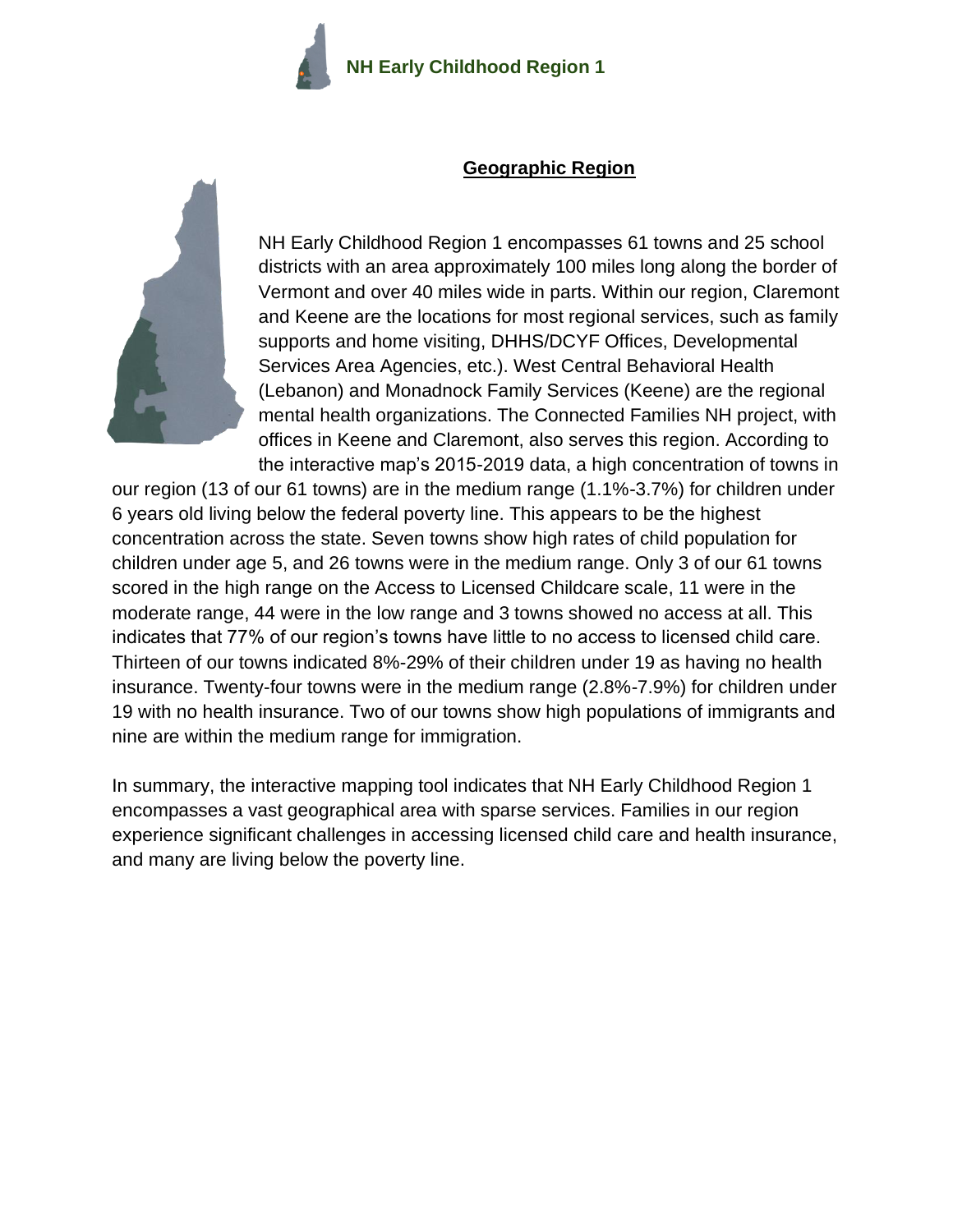

## **61 Towns within Region 1:**

| Acworth         | Enfield     | Jaffrey        | Orange       | Swanzey      |
|-----------------|-------------|----------------|--------------|--------------|
| Alstead         | Fitzwilliam | Keene          | Orford       | Temple       |
| Antrim          | Francestown | Langdon        | Peterborough | Troy         |
| Bennington      | Gilsum      | Lebanon        | Plainfield   | Unity        |
| <b>Bradford</b> | Goshen      | Lempster       | Richmond     | Walpole      |
| Canaan          | Grafton     | Lyme           | Rindge       | Warner       |
| Charlestown     | Grantham    | Marlborough    | Roxbury      | Westmoreland |
| Chesterfield    | Greenfield  | <b>Marlow</b>  | Sharon       | Wilmot       |
| Claremont       | Greenville  | <b>Nelson</b>  | Springfield  | Winchester   |
| Cornish         | Hancock     | New Ipswich    | Sullivan     |              |
| Croydon         | Hanover     | New London     | Sunapee      |              |
| Dorchester      | Harrisville | <b>Newbury</b> | <b>Surry</b> |              |
| <b>Dublin</b>   | Hinsdale    | Newport        | Sutton       |              |

# **25 School Districts within Region 1 (SAU # District):**

| 1 ConVal                | 70 Hanover                     | 92 Hinsdale   |
|-------------------------|--------------------------------|---------------|
| 6 Claremont             | 71 Lempster                    | 93 Monadnock  |
| 29 Keene                | 75 Grantham                    | 94 Winchester |
| 32 Plainfield           | 76 Lyme                        | 96 Sullivan   |
| 43 Newport              | <b>78 Rivendell Interstate</b> | 99 Croydon    |
| 47 Jaffrey-Rindge Co-op | 85 Sunapee                     | 100 Cornish   |
| 60 Fall Mtn. Regional   | 87 Mascenic                    | 102 Goshen    |
| 62 Mascoma Valley Reg.  | 88 Lebanon                     |               |
| 65 Kearsarge Regional   | 91 Surry                       |               |